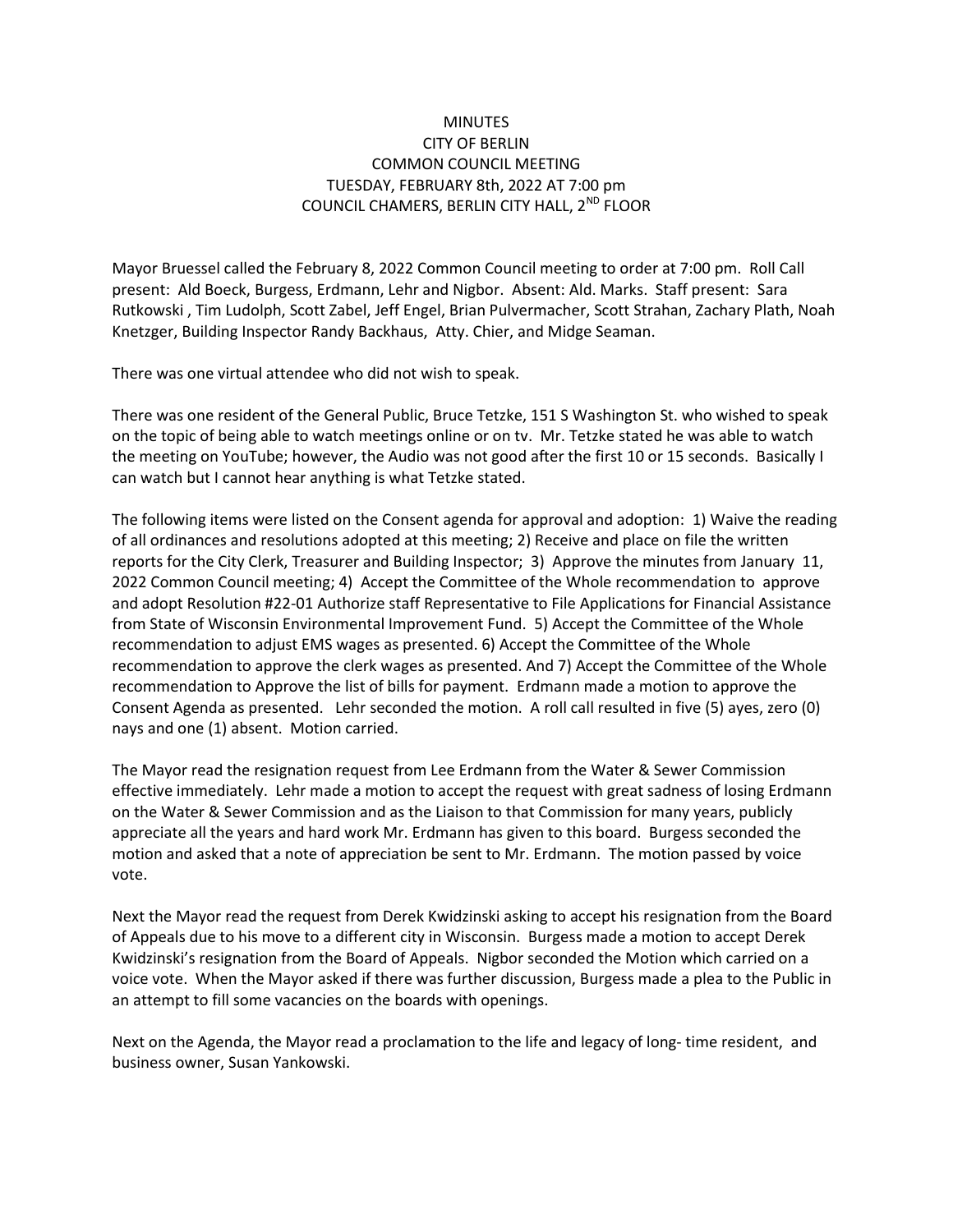#13 on the Agenda was the Boys and Girls Club Banner Request; Rutkowski introduced Ashley Bartol from the Boys and Girls club who asked the Council if the Boys and Girls Club could place 6 banners on the light poles lining the Bridge on Main Street in honor of the Boys and Girls Club 25<sup>th</sup> Anniversary for the remainder of 2022. Erdmann made a motion to approve Ms. Bartol's request on behalf of the Boys and Girls Club. Burgess seconded the motion which carried on a voice vote. Erdmann added it is a great accomplishment for the Boys and Girls Club to have made it 25 years and that it is great for the Berlin Community to be able to boast about.

Next the Mayor welcomed Scott Zabel, Director of Public Works to speak about the Elevator at City Hall and the bid process that had recently taken place. Zabel reported there was only one company that put in a bid for the work to be done on the Elevator at City Hall. That company was Otis Elevator, the same company that had been maintaining it for years. He further stated the bid came in at \$109,475 which was under budgeted amount of \$125K for that project. Boeck made a motion to accept the bid from Otis Elevator to repair the City Hall Elevator. Nigbor seconded the motion all were in favor, motion passed.

The next item on the Agenda was a recommendation of waiving the Committee of the Whole Discussion and approving Resolution #22-02 Authorizing Borrowing and Loan forgiveness for CDBG RLF Closeout Program. Rutkowski spoke about how the borrowing and loan forgiveness already occurred in 2021 and explained how this item was needed for the upcoming Audit. She stated the resolution should have occurred in 2021, and we need to fix that error. Lehr made a motion to waive the Committee of the Whole discussion on this item. Erdmann seconded the motion which carried by voice vote. Lehr then made a motion to approve Resolution #22-02 Authorizing Borrowing and Loan Forgiveness for CDBG RLF Closeout program. Nigbor seconded the motion which carried.

The Mayor brought Randall Backhaus forward to give the Building Inspector report for 271 McKittrick St. Backhaus stated the home repairs are heading in the right direction as far as progress is concerned. He then went through all the rooms of the house individually and spoke on the progress in each room. He stated the items that had not been touched as of yet, were items that had normal wear and tear for a home the age it is. He said the property owner is progressing with a major addition to the home to build a kitchen off the back of the house although that is not near completion. He stated the property owner was at the site working on Monday when he stopped by. All in All Backhaus was okay with the progress. Lehr reminded the board, there was a completion date of 90 days.

Next, Backhaus gave an update on the Raze or Repair order at 218 S Grove St. Backhaus stated the home repairs are proceeding in a positive direction. The owner has replaced roof, built on an attached garage with a covered patio off the garage in the back. Owner next will complete soffit, fascia and then move to the interior. Backhaus said owner is working on interior now on days that it is too cold to work outside. Lehr stated this Raze or Repair did not have an end date and there were no complaints from neighbors.

Next was the Police Department Employee Residency Requirement. Rutkowski gave a background and timeline of events leading up to tonight's discussion. She stated the Committee of the Whole was agreeable to extending the residency 50 miles and sent it to the Common Council for approval. At the Common Council meeting, it was pulled off consent agenda to allow the Police and Fire Commission to give their recommendation. The Police and Fire Commission thought 35 miles was too far and unanimously voted on 25 miles. Boeck asked if they gave reasons why they felt that way. She stated they felt that since it was "as the crow flies" it would open up all of Oshkosh and a good chunk of